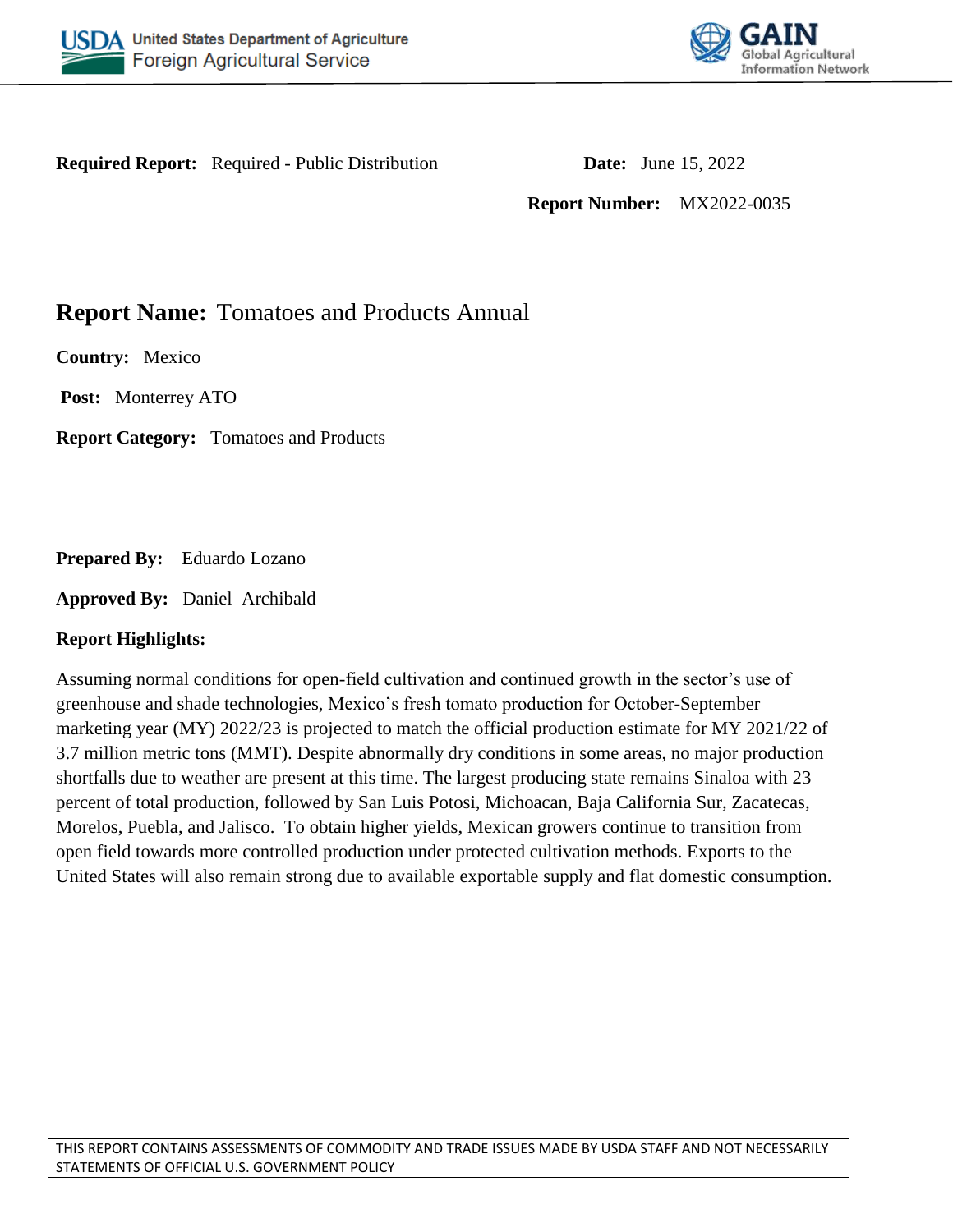## **Production**

In MY 2022/23, Mexico's tomato sector is expected to maintain its current productivity, assuming normal growing conditions and continued strong demand from the U.S. market, with Post projecting production will remain at 3.7 MMT. Tomatoes are grown across Mexico throughout the year with two important production/harvest peaks that overlap: from December to April with fruit from the state of Sinaloa, Mexico`s largest tomato producer, dominating the domestic market and exports to the United States; and from May to November the major suppliers in order of supply are San Luis Potosi followed by Michoacan, Baja California Sur, Zacatecas, Morelos, Puebla, and Jalisco. At the time of this report, production for MY 2021/22 is estimated to be 3.72 MMT based upon higher yields as the sector continues to expand in the greenhouse and other technological methods of production. This is occurring in both current major producing areas as well as lower volume states. The official production figure for MY 2020/21 is 3.03 MMT, according to Mexico's Agrifood and Fisheries Information Service (SIAP). In MY 2020/21, Sinaloa produced over 709,000 MT followed by San Luis Potosi with 343,670 MT, Michoacan with 237,841 MT, Baja California Sur with 164,507 MT, and Zacatecas with 158,970 MT. For production share of major producing states in 2021 see Figure 1 below.



Source: SIAP

According to available data from SIAP, Sinaloa remains the leading supplier of tomatoes followed by San Luis Potosi and Michoacan. These top three producing states account for over forty percent of national production, but tomatoes are grown throughout the country. For production history of the top five producing states see Figure 2 below. While Sinaloa remains the largest producer in Mexico at the state level, the majority of growth in Mexico's national production is dispersed across San Luis Potosi, Michoacan and other smaller producing states.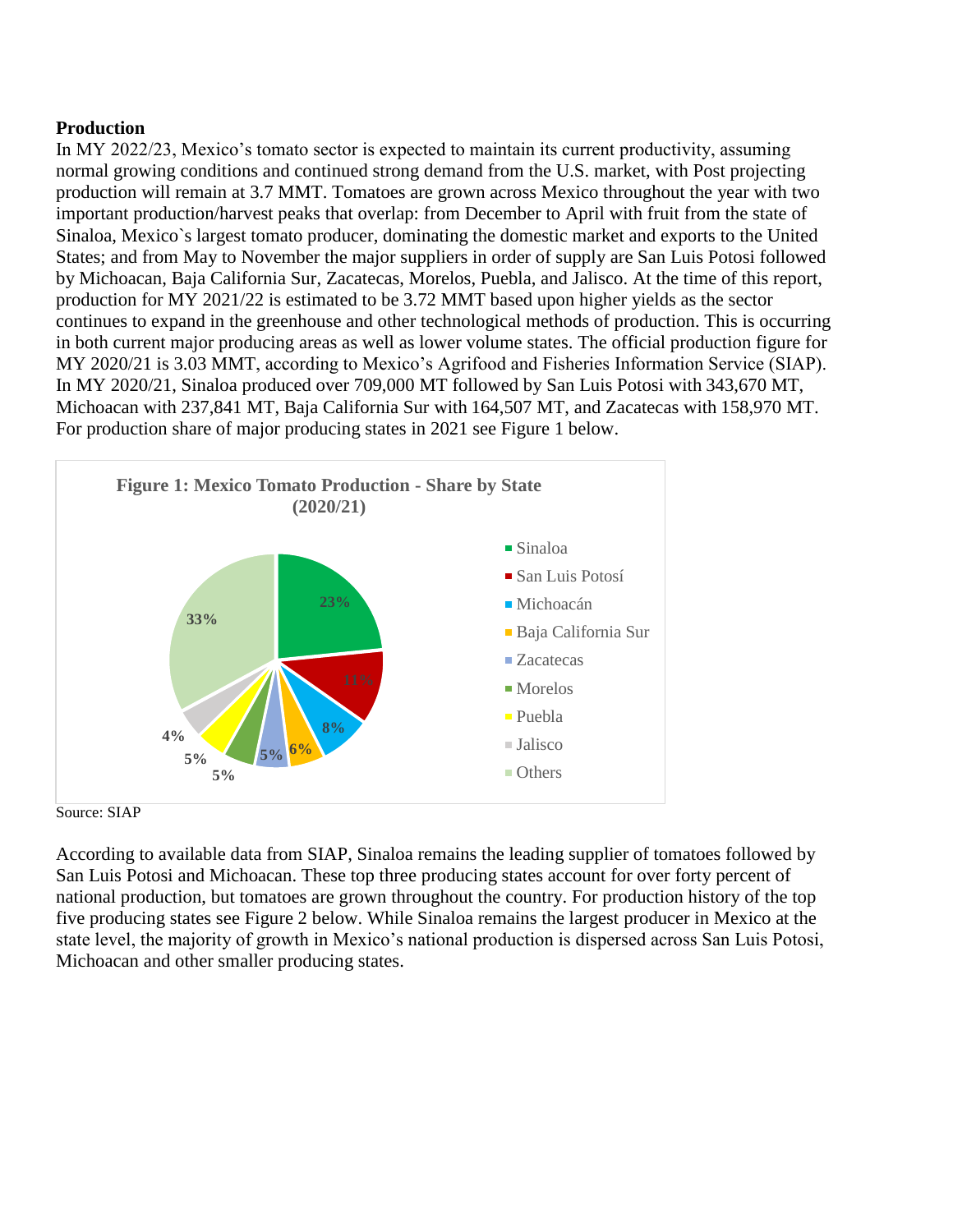

Source: SIAP

The use of different levels of technology for protected agriculture production allows Mexican growers to supply the U.S. market year-round. Greenhouse, shade houses, and high tunnel systems are in use throughout the country. According to available data, in 2010, Mexico's production from these systems was less than 1.0 MMT. By 2012, tomatoes cultivated from these protected methods reached 1.61 MMT. This ongoing trend is due to a combination of open-field production converting to various shade and tunnel methods, as well as most new production being in the form of greenhouse, shade, and tunnel cultivation. From 2012 to the present day, non-open-field production has become an increasingly important share of national production, and accounts for most of the sector's growth. By 2020/21, tomato production from protected sources reached an estimated 2.21 MMT, accounting for 67 percent of total tomato production. Figure 3 below shows this progression in which open-field production has become a smaller share of Mexico's production.



Source: SIAP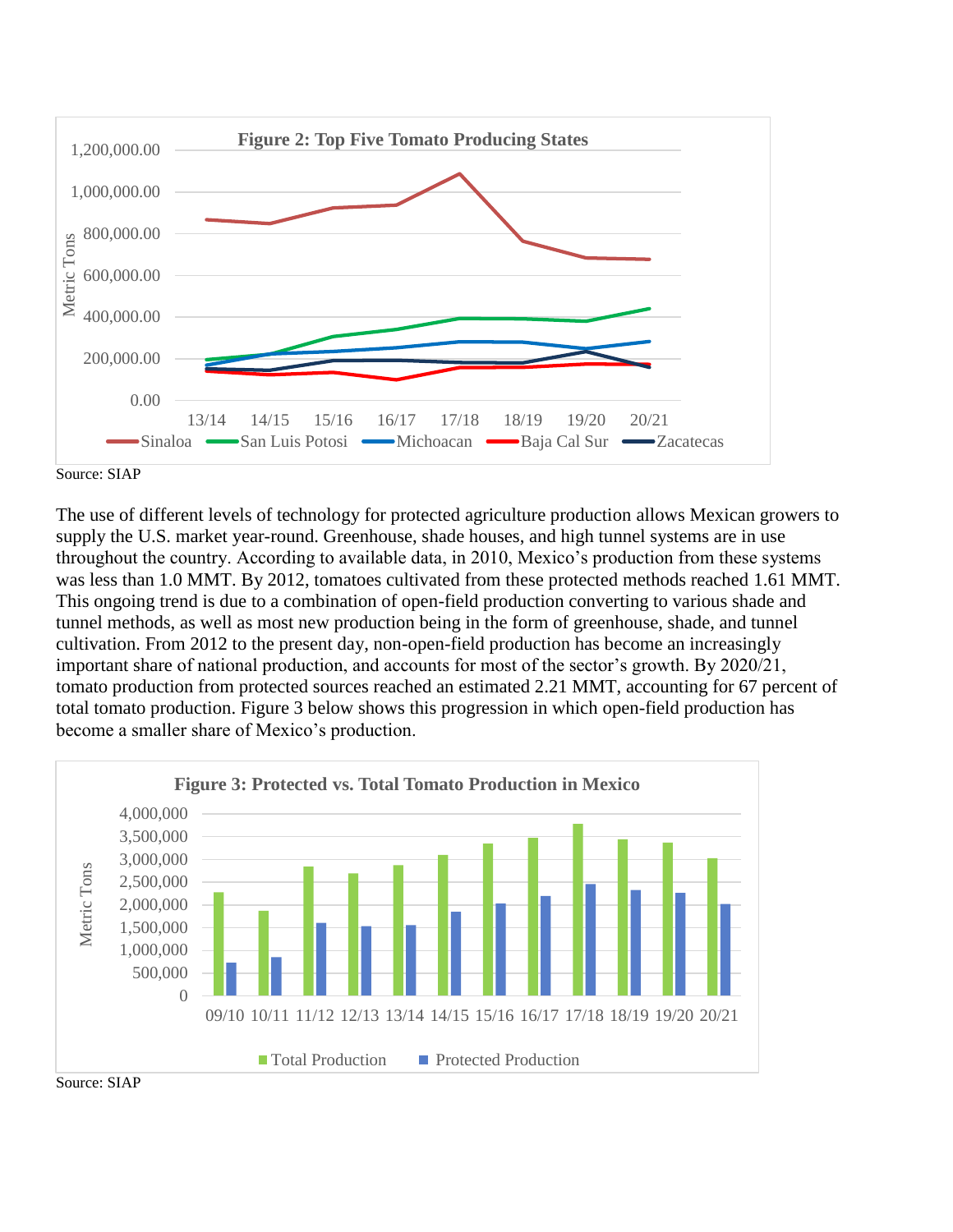While Mexico's domestic consumption of fresh tomatoes is not covered in depth by this report, understanding basic national attributes helps to inform trends in production and trade. Mexico exports over half of its annual production. Based upon available population and per capita consumption data, Mexico's annual tomato consumption stands at approximately 1.75 MMT. In 2021, the Secretariat of Agriculture and Rural Development (SADER) estimated annual per capita consumption of tomatoes in Mexico at 13.4 kg/person.

# **Trade**

In MY 2022/23, Post forecasts Mexico's fresh tomato exports at 1.9 MMT due to expected rising supply, limited growth in domestic consumption, and robust U.S. demand. Mexico continues to be the largest supplier of fresh tomatoes to the United States, and is the world's largest exporter of fresh tomatoes as a result. Based upon available data and pace of trade, post estimates exports for 2021/22 to reach 1.7MMT, a marginal decrease from the year prior. Although exports to the United States are yearround and consistently above 100,000 MT per month, the largest volume of exports generally takes place from January to March (see Figure 4). In 2020/21, Mexico exported over 1.76 MMT of tomatoes to the United States, holding an estimated 91 percent market share, with Canada and several other Latin American suppliers exporting a much smaller quantity. Likewise, the United States absorbs nearly all of Mexico's exportable supply of fresh tomatoes. Mexican imports of fresh tomatoes are negligible, totaling just 640 MT in MY 2020/21.



Source: U.S. Census

Mexican tomatoes follow well-established supply chains to markets throughout the United States. The greatest volume of Mexican tomatoes enter through the Laredo customs district, followed by the Nogales and San Diego customs districts. The reader should note that the Laredo district has four important ports of entry (POE) for the crossing of tomato shipments. In order of volume, these are: Pharr, Laredo, Brownsville, and Progreso. In comparison, the Nogales customs district consists of one crossing POE for tomatoes, as does the San Diego district. For the share of tomato exports by Customs District see Figure 5 below. Once processed and cleared by U.S. authorities, specialized wholesalers redistribute product to retail chain distribution centers further north in the United States. Product